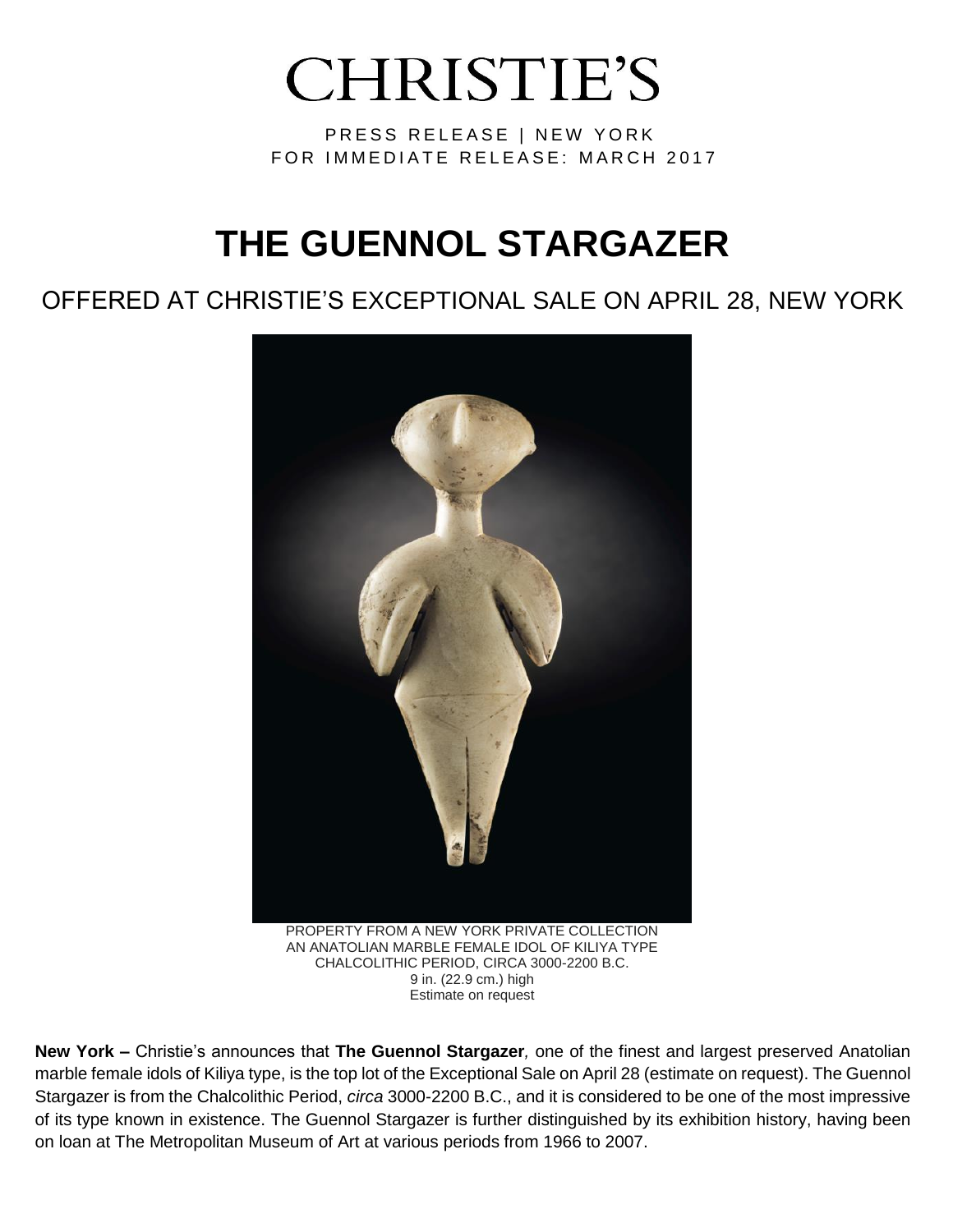*"The Antiquities department is thrilled to be offering the Guennol Stargazer in the Exceptional Sale, an iconic work of art and one universally recognized as the finest Kiliya idol in existence. This extremely rare work, though dating to the 3rd millennium B.C., is widely appreciated across collecting categories, and was a source of inspiration for 20th century masters for its sleek and modern appeal,"* comments G. Max Bernheimer, International Head of Antiquities.

"*Stargazer*" is the colloquial title derived from the slightly tilted-back angle at which the large head rests on the thin neck, thus creating the whimsical impression of a celestial stare. There are only about 15 nearly complete idols that survive, although fragmentary examples, particularly heads, abound. Most of the complete examples have been broken across the neck, as the present figure, suggesting that the sculptures were ritually "killed" at the time of burial.

#### **PROVENANCE**

The Guennol Stargazer maintains an impressive provenance. It was a part of the Guennol collection, which was formed by prominent art collectors Alastair Bradly Martin and his wife, Edith. The title "Guennol" is the Welsh word for "Martin," the last name of the first modern owners. The choice of Welsh is an allusion to the place where they spent their honeymoon. The Stargazer was then passed by descent and acquired by the current owner, a New York private collector, in August 1993 from the Merrin Gallery.

#### **Notes to Editors:**

- The last marble example of Kiliya type that appeared at auction was The Schuster Stargazer, which sold at Christie's New York on June 5, 2005 for \$1,808,000
- Stargazer idols have strong appeal to collectors of all types of art, from Ancient to Contemporary, predominantly due to their similarities with modern art. The sleek and abstract form of Kiliya idols resonates with 20<sup>th</sup> century masters such as Brancusi, Modigliani and Moore.
- The exceptional nature of the objects included in the Guennol Collection is legendary in December 2007, the Guennol Lioness, a Mesopotamian limestone sculpture, fetched \$57.1 million, setting a record price at auction for an ancient work of art.
- The Exceptional Sale is during Christie's *Classic Week,* a marquee week of sales in April, which includes Antiquities, Old Masters, European Sculpture and Japanese and Korean Art.

#### **PRESS CONTACT:** Sara Fox | +1 212 636 2680 | sfox@christies.com

#### **Public Exhibition:**

Friday, 21 April, 10-5 Saturday, 22 April, 10-5 Sunday, 23 April, 1-5 Monday, 24 April, 10-5 Tuesday, 25 April, 10-5 Wednesday, 26 April, 10-5 Thursday, 27 April, 10-5

**Auction:**  *The Exceptional Sale* 28 April 2017 11 a.m.

#### **About Christie's**

Christie's, the world's leading art business, had global auction, private and digital sales in 2016 that totalled £4 billion / \$5.4 billion. Christie's is a name and place that speaks of extraordinary art, unparalleled service and expertise, as well as international glamour. Christie's offers around 350 auctions annually in over 80 categories, including all areas of fine and decorative arts, jewellery, photographs, collectibles, wine, and more. Prices range from \$200 to over \$100 million. Christie's also has a long and successful history conducting private sales for its clients in all categories, with emphasis on Post-War & Contemporary, Impressionist & Modern, Old Masters and Jewellery.

Christie's has a global presence in 46 countries, with 12 salerooms around the world including in London, New York, Paris, Geneva, Milan, Amsterdam, Dubai, Zürich, Hong Kong, Shanghai, and Mumbai.

\**Estimates do not include buyer's premium. Sales totals are hammer price plus buyer's premium and are reported net of applicable fees.*